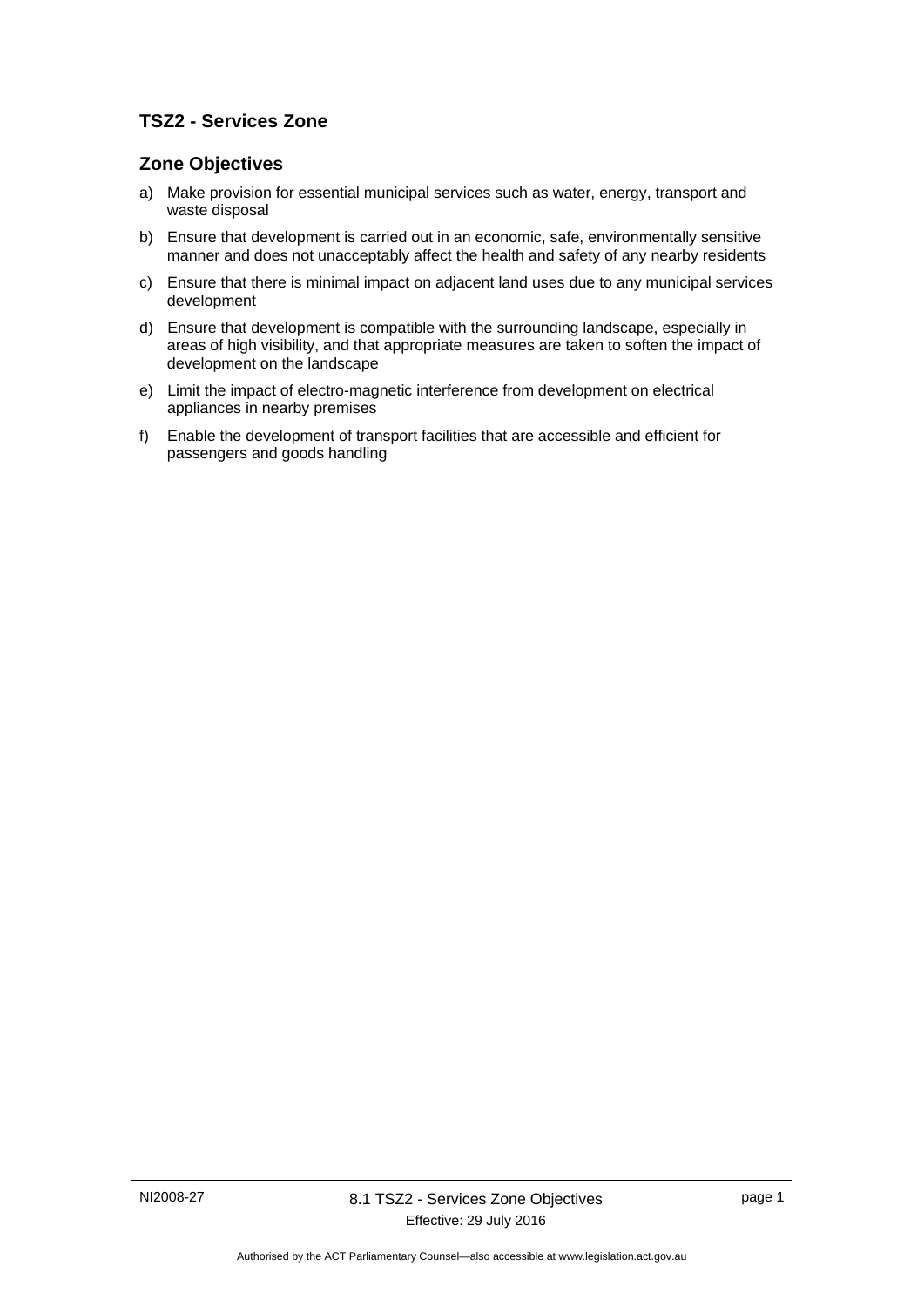# **TSZ2 - Services Zone Development Table**

| <b>EXEMPT DEVELOPMENT</b><br>Development approval is not required. Building approval may be required.<br>On leased land, development must be authorised by a lease.<br>Development identified in the Planning and Development Act 2007 as exempt (see sections 133 and<br>134 of the Act and section 20 and schedule 1 of the Planning and Development Regulation 2008)<br><b>ASSESSABLE DEVELOPMENT</b><br>Development application required.<br>On leased land, development must be authorised by a lease.<br><b>MINIMUM ASSESSMENT TRACK</b><br><b>CODE</b><br>Development listed below requires a development application and is assessed in the code track<br><b>Development</b><br>No development identified. |                                                                 |  |
|--------------------------------------------------------------------------------------------------------------------------------------------------------------------------------------------------------------------------------------------------------------------------------------------------------------------------------------------------------------------------------------------------------------------------------------------------------------------------------------------------------------------------------------------------------------------------------------------------------------------------------------------------------------------------------------------------------------------|-----------------------------------------------------------------|--|
| <b>MINIMUM ASSESSMENT TRACK</b><br><b>MERIT</b>                                                                                                                                                                                                                                                                                                                                                                                                                                                                                                                                                                                                                                                                    |                                                                 |  |
| Development listed below requires a development application and is assessed in the merit track,                                                                                                                                                                                                                                                                                                                                                                                                                                                                                                                                                                                                                    |                                                                 |  |
| unless specified in schedule 4 of the Planning and Development Act 2007 (as impact track) or<br>specified as prohibited development in a precinct map.                                                                                                                                                                                                                                                                                                                                                                                                                                                                                                                                                             |                                                                 |  |
| <b>Development</b>                                                                                                                                                                                                                                                                                                                                                                                                                                                                                                                                                                                                                                                                                                 |                                                                 |  |
| ancillary use                                                                                                                                                                                                                                                                                                                                                                                                                                                                                                                                                                                                                                                                                                      | minor road                                                      |  |
| car park                                                                                                                                                                                                                                                                                                                                                                                                                                                                                                                                                                                                                                                                                                           | minor use                                                       |  |
| cemetery                                                                                                                                                                                                                                                                                                                                                                                                                                                                                                                                                                                                                                                                                                           | municipal depot                                                 |  |
| communications facility                                                                                                                                                                                                                                                                                                                                                                                                                                                                                                                                                                                                                                                                                            | public transport facility                                       |  |
| consolidation                                                                                                                                                                                                                                                                                                                                                                                                                                                                                                                                                                                                                                                                                                      | railway use                                                     |  |
| demolition                                                                                                                                                                                                                                                                                                                                                                                                                                                                                                                                                                                                                                                                                                         | recyclable materials collection                                 |  |
| development in a location and of a type identified                                                                                                                                                                                                                                                                                                                                                                                                                                                                                                                                                                                                                                                                 | recycling facility                                              |  |
| in a precinct map as additional merit track                                                                                                                                                                                                                                                                                                                                                                                                                                                                                                                                                                                                                                                                        |                                                                 |  |
| development                                                                                                                                                                                                                                                                                                                                                                                                                                                                                                                                                                                                                                                                                                        |                                                                 |  |
| emergency services facility<br>freight transport facility                                                                                                                                                                                                                                                                                                                                                                                                                                                                                                                                                                                                                                                          | sign<br>store                                                   |  |
| hazardous waste facility                                                                                                                                                                                                                                                                                                                                                                                                                                                                                                                                                                                                                                                                                           | subdivision                                                     |  |
| incineration facility                                                                                                                                                                                                                                                                                                                                                                                                                                                                                                                                                                                                                                                                                              | temporary use                                                   |  |
| land fill site                                                                                                                                                                                                                                                                                                                                                                                                                                                                                                                                                                                                                                                                                                     | transport depot                                                 |  |
| major road                                                                                                                                                                                                                                                                                                                                                                                                                                                                                                                                                                                                                                                                                                         | waste transfer station                                          |  |
| <b>MAJOR UTILITY INSTALLATION</b>                                                                                                                                                                                                                                                                                                                                                                                                                                                                                                                                                                                                                                                                                  |                                                                 |  |
| <b>MINIMUM ASSESSMENT TRACK</b><br><b>IMPACT</b><br>Development listed below requires a development application and is assessed in the impact track                                                                                                                                                                                                                                                                                                                                                                                                                                                                                                                                                                |                                                                 |  |
|                                                                                                                                                                                                                                                                                                                                                                                                                                                                                                                                                                                                                                                                                                                    |                                                                 |  |
| Development that is not:<br>1.                                                                                                                                                                                                                                                                                                                                                                                                                                                                                                                                                                                                                                                                                     |                                                                 |  |
| a. Exempt, code track or merit track development (see section 132 of the Planning and                                                                                                                                                                                                                                                                                                                                                                                                                                                                                                                                                                                                                              |                                                                 |  |
| Development Act 2007); or                                                                                                                                                                                                                                                                                                                                                                                                                                                                                                                                                                                                                                                                                          |                                                                 |  |
| Prohibited development, other than development that is permitted under s137 of the<br>b.<br>Planning and Development Act 2007.                                                                                                                                                                                                                                                                                                                                                                                                                                                                                                                                                                                     |                                                                 |  |
| Development specified in schedule 4 of the Planning and Development Act 2007 and not listed<br>2.<br>as a prohibited use in this table.                                                                                                                                                                                                                                                                                                                                                                                                                                                                                                                                                                            |                                                                 |  |
| Development that is authorised by a lease and listed as a prohibited use in this table.<br>3.                                                                                                                                                                                                                                                                                                                                                                                                                                                                                                                                                                                                                      |                                                                 |  |
| Development declared under section 124 or section 125 of the Planning and Development<br>4.<br>Act 2007 and not listed as a prohibited development in this table.                                                                                                                                                                                                                                                                                                                                                                                                                                                                                                                                                  |                                                                 |  |
| 5.                                                                                                                                                                                                                                                                                                                                                                                                                                                                                                                                                                                                                                                                                                                 | Varying a lease to add a use assessable under the impact track. |  |